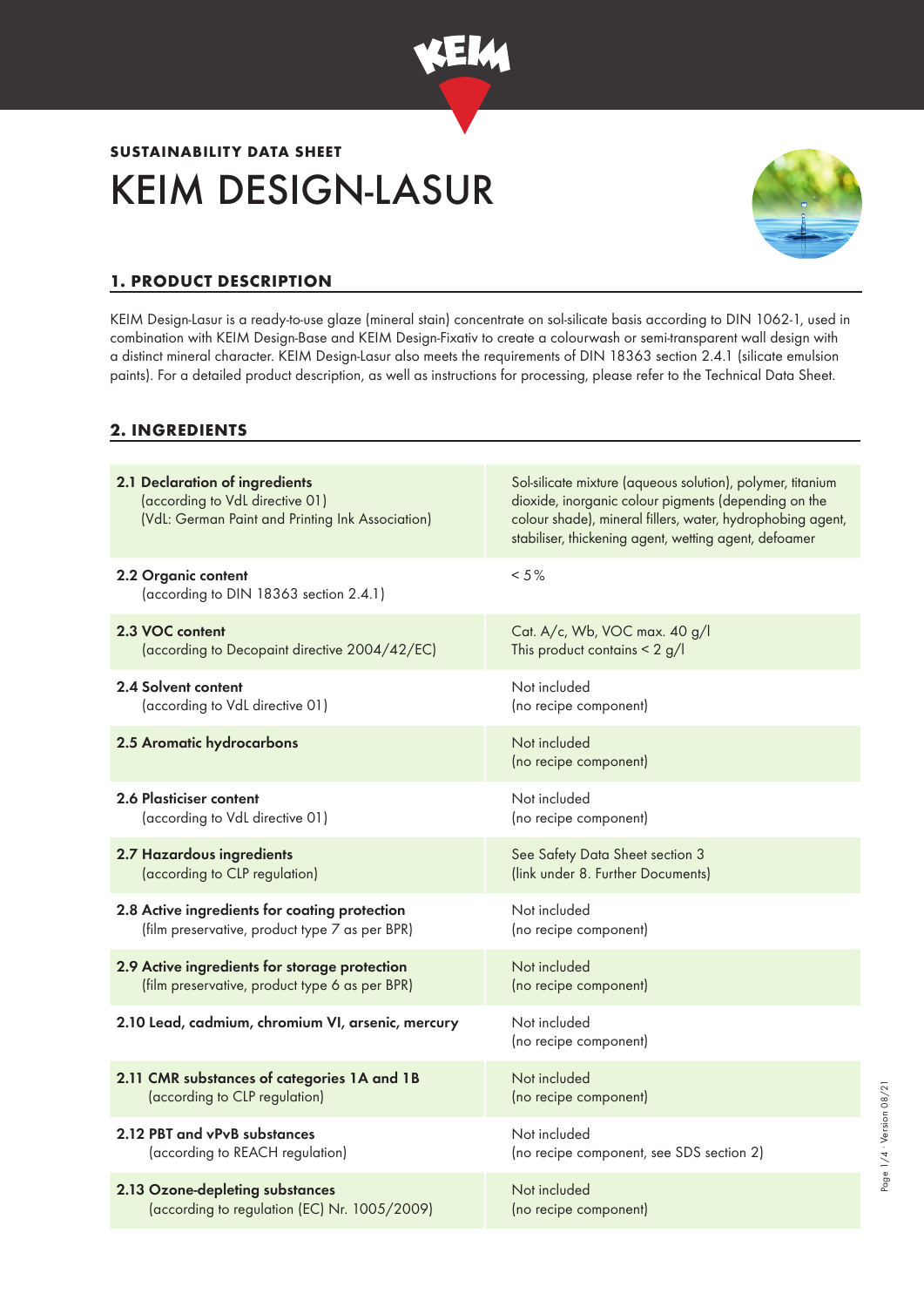| 2.14 Formaldehyde/formaldehyde depot substances<br>(emission test chamber)                                                                          | Not specified                                                         |
|-----------------------------------------------------------------------------------------------------------------------------------------------------|-----------------------------------------------------------------------|
| 2.15 Compliance with the limitation of emissions<br>of the titanium dioxide industry (according to<br>directive 92/112/EEC or directive 2010/75/EU) | Yes                                                                   |
| 2.16 Halogenated organic compounds                                                                                                                  | See Safety Data Sheet section 12<br>(link under 8. Further Documents) |

# **3. TEST REPORTS / EXPERT REPORTS / CERTIFICATIONS / LOGOS**

| 3.1 Test reports           | On request                                                                   |
|----------------------------|------------------------------------------------------------------------------|
| 3.2 Export reports         | Environmental Product Declaration (EPD)<br>(link under 8. Further Documents) |
| 3.3 Product code / GISCODE | BSW40                                                                        |
| 3.4 Certifications / Logos |                                                                              |



#### **4. INFORMATION FOR BUILDING CERTIFICATION AS PER DGNB\***

| 4.1 Product group<br>(ENV 1.2)                                             | Coating materials for mineral surfaces outdoors like for<br>example concrete, masonry, mineral mortars and fillers,<br>ETICS, wallpaper (facade wallpaper), gypsum plaster<br>boards etc. |
|----------------------------------------------------------------------------|-------------------------------------------------------------------------------------------------------------------------------------------------------------------------------------------|
| 4.2 VOC content<br>(according to directive 2004/42/EC)                     | $< 2$ g/l                                                                                                                                                                                 |
| 4.3 Dilutability with water<br>(according to directive 2004/42/EC)         | Yes                                                                                                                                                                                       |
| 4.4 Product-specific life cycle assessment values<br>(ENV 1.1 and ENV 2.1) | According to EPD                                                                                                                                                                          |
| <b>4.5 Quality level</b><br>(ENV 1.2)                                      | Coatings on mainly mineral substrates outdoors:<br>Complies with quality level $4 - \sqrt{OC} \le 40$ g/l<br>according to VdL directive 01                                                |
| 4.6 Product-specific life cycle<br>(ECO 1.1)                               | 15 Years (according to BNB: National rating system<br>for sustainable building)                                                                                                           |
| 4.7 Safety and risks of failure<br>(SOC 1.7)                               | No negative impact, since no halogens contained                                                                                                                                           |
| <b>4.8 Cleaning instruction</b><br>(PRO 1.5, PRO 2.2)                      | See Technical Data Sheet<br>(link under 8. Further Documents)                                                                                                                             |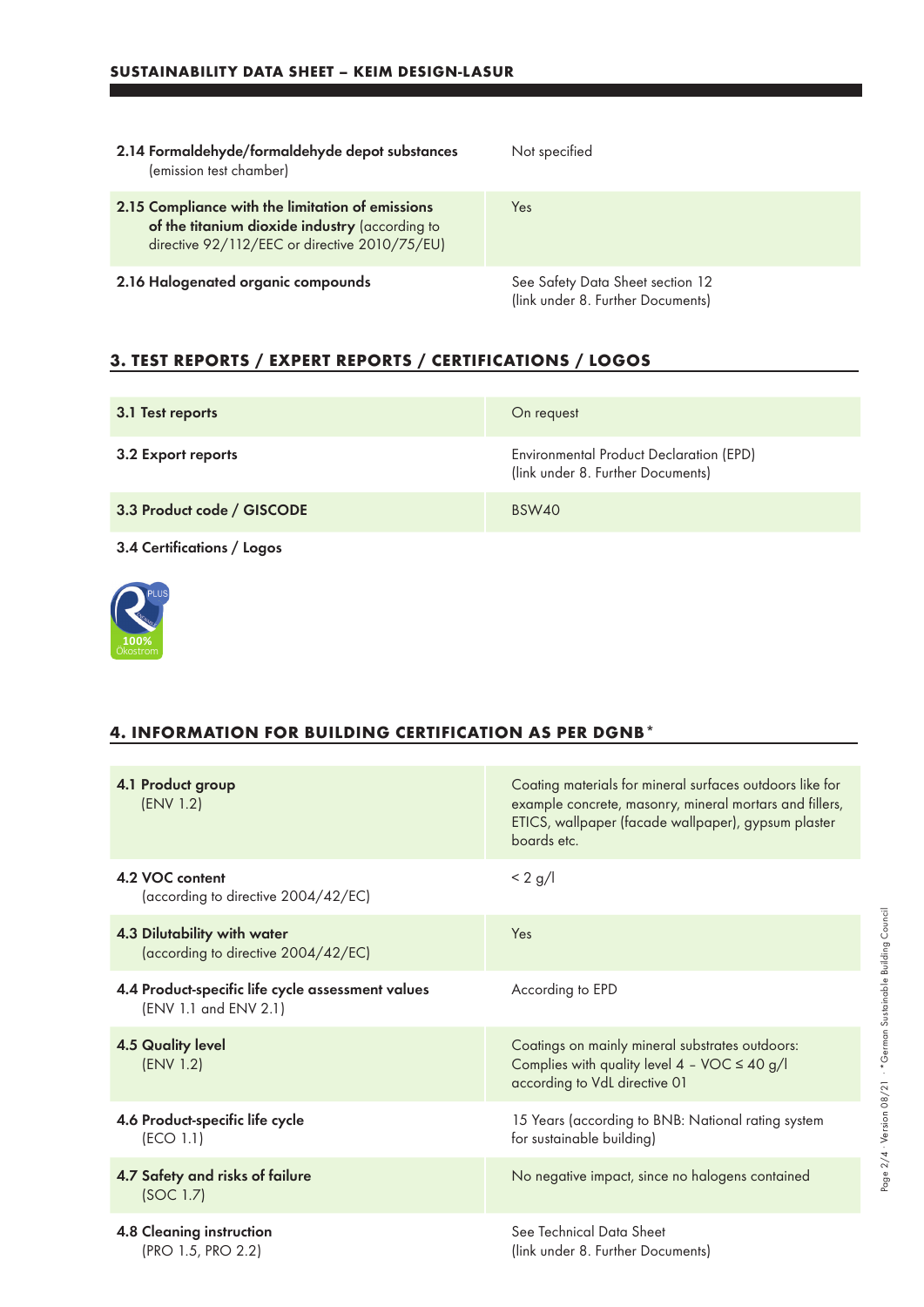## **5. INFORMATION ON SUITABILITY ACCORDING TO LEED 2009**

| 5.1 Product group<br>EG4.2)                                                                          | <b>Flat Topcoat</b>                                                                                                                                                                                                                                                                                                                                                                                                                                                                           |
|------------------------------------------------------------------------------------------------------|-----------------------------------------------------------------------------------------------------------------------------------------------------------------------------------------------------------------------------------------------------------------------------------------------------------------------------------------------------------------------------------------------------------------------------------------------------------------------------------------------|
| 5.2 VOC<br>(as per SCAQMD Rule 1113, Architectural Coatings,<br>rules in effect on February 5, 2016) | $< 2$ g/l (limit value $< 50$ g/l)                                                                                                                                                                                                                                                                                                                                                                                                                                                            |
| 5.3 VOC limit fulfilled                                                                              | Yes                                                                                                                                                                                                                                                                                                                                                                                                                                                                                           |
| 5.4 Recycling rate<br>(from post-consumer sources) (MR4)                                             | KEIM Design-Lasur can achieve the service life of the<br>building components. KEIM Design-Lasur does not have<br>a real after-use phase. The final disposal is carried out<br>in conjunction with the building components via building<br>rubble. If it is pure building rubble, recycling takes place<br>in accordance with national regulations. Normally, build-<br>ing rubble is crushed and returned to the economic cycle<br>as a substitute for fillers (road construction, concrete). |
| 5.5 Recycling rate<br>(from production-relevant sources) (MR4)                                       | 0%                                                                                                                                                                                                                                                                                                                                                                                                                                                                                            |
| 5.6 Fast renewable raw materials<br>(MR 6)                                                           | 0%                                                                                                                                                                                                                                                                                                                                                                                                                                                                                            |
| <b>5.7 Regional materials</b><br>(MR <sub>5</sub> )                                                  | Not specified                                                                                                                                                                                                                                                                                                                                                                                                                                                                                 |
| 5.8 Production site<br>(MR 5)                                                                        | Keimfarben GmbH, Keimstraße 16, 86420 Diedorf                                                                                                                                                                                                                                                                                                                                                                                                                                                 |

### **6. MANAGEMENT SYSTEMS AND CORPORATE CERTIFICATIONS**

6.1 Quality and environmental management The manufacturing /marketing company is certified

according to:

– DIN EN ISO 9001

- DIN EN ISO 14001
- Energy audit according to DIN EN 16247-1

#### **7. SAFETY INSTRUCTIONS**

7.1 See Safety Data Sheet (link under 8. Further Documents)